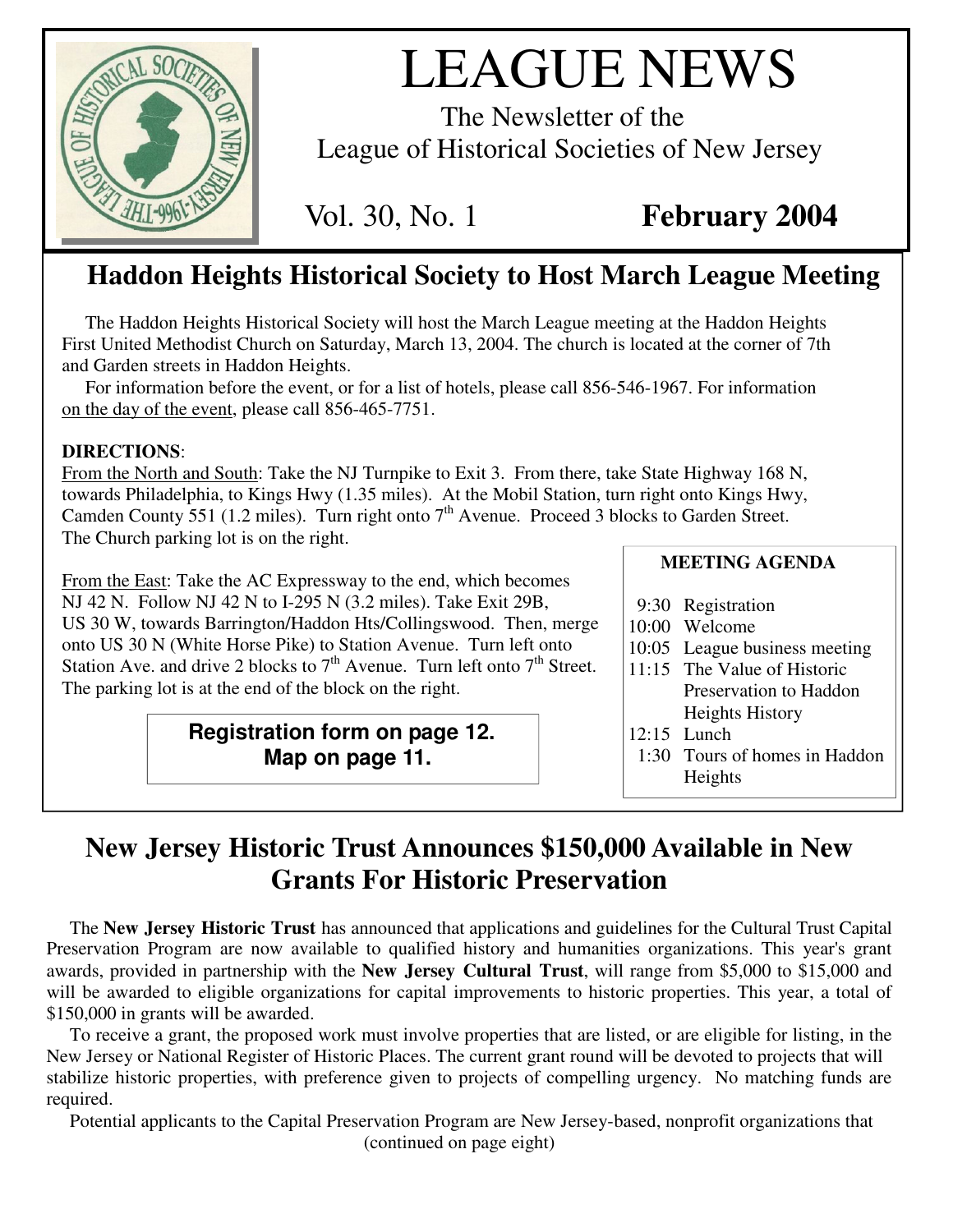# **The Officers and Directors of the League of Historical Societies of New Jersey**

President - Robert J. Hunter Haddon Heights Historical Society; 856-547-7132

First Vice President— J.B. Vogt Fellowship for Metlar House

Vice-President, Northern— John E. Chance Montclair Historical Society

Vice-President, Central— James T. Raleigh Friends of Monmouth Battlefield

Vice-President, Southern— Sonia L. Forry Historical Preservation Society of Upper Township

Secretary— Kevin M. Hale Metuchen-Edison Historical Society

Treasurer— Dorothy M. Andrew Gloucester County Historical Society

Membership Chairman—Dorothy Pietrowski Madison Historical Society

Historian— Sally Yerkovich New Jersey Historical Society

Trustee, Northern— Dorothy E. Johnson Oakeside-Bloomfield Cultural **Center** 

Trustee, Northern— Betty Hardy Madison Historical Society

Trustee, Central— William Fidurski Clark Historical Society Trustee, Central— Rhett Pernot William Trent House Museum

Trustee, Southern— Jean Lacey Ocean County Historical Society

Trustee, Southern— Douglas Winterich Burlington Cty Historical Society

Trustee-at-Large— Robert R. Longcore Sussex County Historical Society

Trustee-at-Large— Randall Gabrielan Monmouth County Historical Commission

# <del></del> **MARK YOUR CALENDAR... FOR THE SPRING LEAGUE MEETING,** SAARAARAA **CENTRAL REGION**



The League's Summer Meeting will be held in Cranbury on Saturday, **June l9, 2004**. The meeting and programs will be con- $\chi^2$  ducted at the First Presbyterian  $\chi^2$ Church Fellowship Hall, fol- $\frac{\tilde{\chi}}{\tilde{\chi}}$  $\&$  lowed by lunch at the historic  $\&$ Cranbury Inn. The afternoon will  $\hat{\chi}$ Feature tours of various locations<br>  $\begin{array}{c}\n\circledX$  in Cranbury. Please join us for  $\begin{array}{c}\n\circledX \\
\circledX\n\end{array}$ <br>
this historic visit to Cranbury.<br> **Fall meeting: Montclair**<br> **October 23rd** in Cranbury. Please join us for this historic visit to Cranbury.

**Fall meeting: Montclair October 23rd**

</del>

# **PRESIDENT'S CORNER**





I trust you will find this newsletter interesting and useful.

If your organization has issued a recent publication, please send an announcement to the League at P.O. Box 909, Madison, NJ 07940; please include details such as the cost and contact information.

Because we publish just three times a year, we will not publish announcements of local programs. We are, however, designing a website: www.lhsnj.org. You may submit local program announcements to the site and we will try to post them in a timely manner.

Future newsletters will carry the League meeting registration forms, worthwhile grant information, reports from our preservation committee, and Jack Chance's Ideas-4-U column.

Please send suggestions about the newsletter and website to me at P.O. Box 240, Haddon Heights, NJ 08035, or to our webmaster@lhsnj.org.

Please send renewal dues to our PO Box in Madison.

Thank you.

Robert J. Hunter President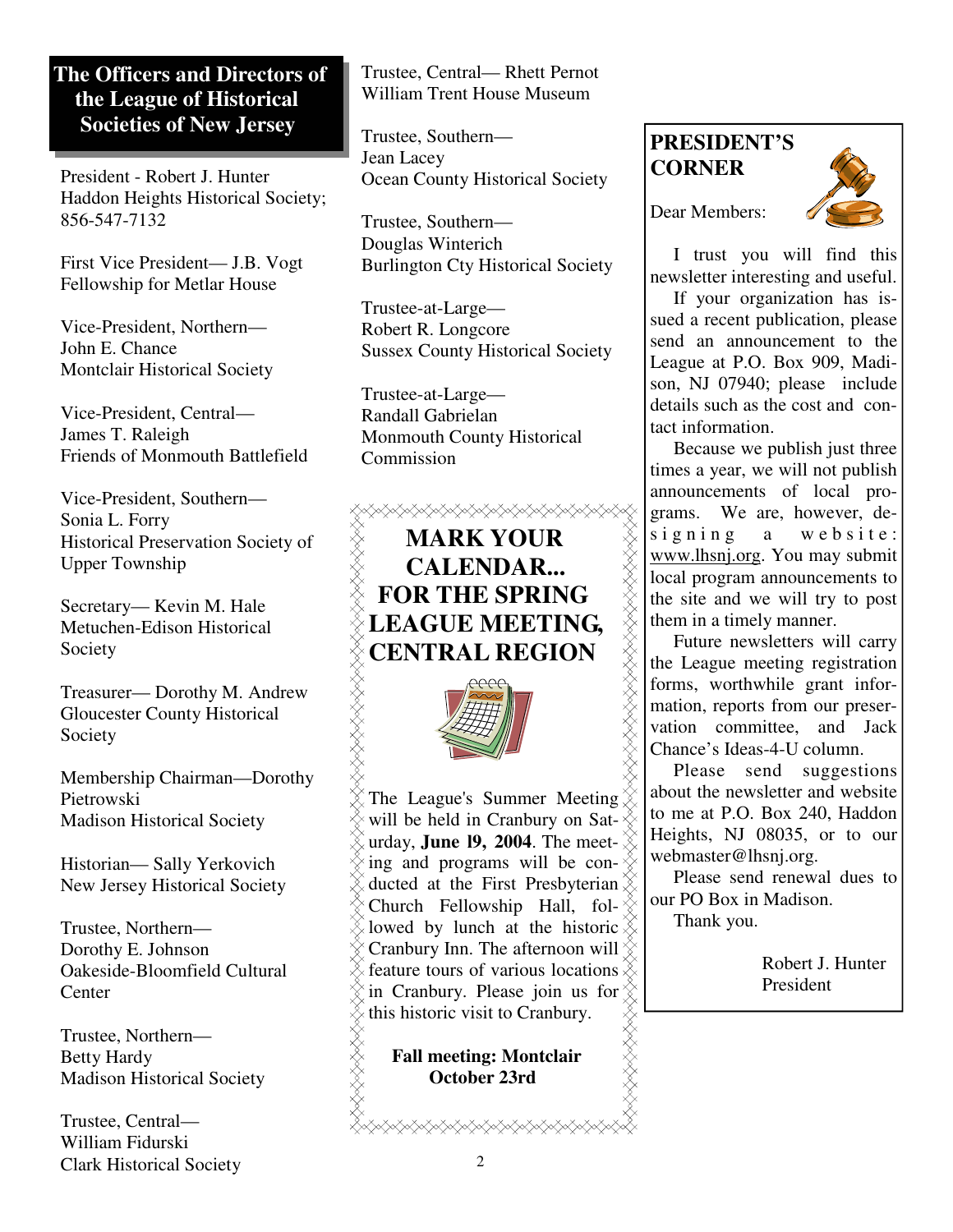#### **IDEAS-4-U**

Are you in charge of arranging programs for your society? Are you running out of ideas?

Mutual assistance is the main purpose for which the League was formed, and program planning is perhaps the area in which we may be of greatest assistance to each other. So watch this space as Jack Chance offers program ideas from your sister organizations.

Listed here are some recent programs offered by our member organizations. Perhaps they will suggest ideas for your society's officers and program chairmen.

For further information, please contact the sponsoring organization (in italics). Your membership list has the contact information.

**The Man Who Flew the Enola Gay**. Panel discussion, including the pilot of the plane that carried the first atomic bomb. *Naval Air Station Wildwood Museum.*

**The History in Our Back Yard**. An exhibit of artifacts found during an archeological dig that was required prior to major construction at a site in Elizabeth. *Elizabeth Public Library*.

**The Oldest Houses in Cape May County**. Illustrated lecture by a historic preservation consultant. *Cumberland County Historical Society.*

**Lest We Forget exhibit**. A talk about a personal collection of slavery artifacts. *Peter Mott House Underground Railroad Museum.*

**Bus trip to Eckley Miners' Village, Weatherly, PA**. Everyday life of the miner and his family in an anthracite mining community. *Ferromonte Historical Society of Mine Hill.*

**Discovering Our Past, Creating Our Future**. Inspection of recent excavations of Revolutionary War artifacts; lecture on life in Colonial times. *Gloucester County Cultural & Heritage Commission.*

**The Evolution of Home Conveniences and Technology**. Presentation by social historian and author Merritt Ierley. *Montclair Historical Society and Victorian Society/Northern New Jersey.*

**Exploring Chinese Culture**. Stories, songs, holiday celebrations. *Camden County Cultural & Heritage Commission.*

**The Study of Ghosts Through Scientific Research**. Presentation by Michael Dreiser, of the New Jersey Ghost Research Program. *Pilesgrove-Woodstown Historical Society.*

**The Delaware & Raritan Canal**. Illustrated talk on the history of this waterway, one of the most successful towpath canals in the country, now preserved as a state park. *Heritage Trail Association.*

**Stompin' at the Shore**. Traveling exhibit from *Atlantic City Historical Society* that tells the story of African-American entertainers who came to Atlantic City and the Wildwoods from the turn of the century to the 1950s. *800- 275-4278.*

**Exploring Wells and Privies of 1760 Philadelphia**. Joe Butewicz of South River, avid bottle collector, shares his many excavations and discoveries. *Pilesgrove-Woodstown Historical Society*

**Tour of New York City's Historic Synagogues**. (Jewish Historical Society of Central New Jersey. *732-249-4894*.

**Where Have All the Farmers Gone?** Documentary film presents the words of a few of the remaining Hunterdon County farmers. *Hunterdon County Historical Society*

**The Civilian Conservation Corps (CC) at High Point State Park**. Lecture by Peter Osborne, author of two books on the subject. *Walpack Historical Society*

**Indians and Europeans in Colonial New Jersey: Cultures in Competition**. Lecture by Lorraine Williams, NJ State Museum, about settlers of the New Sweden colony. *Pennsville Township Historical Society*

**John A. Roebling's Rebirth in New Jersey***.* Illustrated talk by Donald Sayenga on Roebling's decision to begin a new life as a wire rope manufacturer and bridge builder in Trenton, New Jersey. His factory produced the cable for the inclined planes of the Morris Canal and for the aqueducts of the Delaware & Hudson Canal. *Canal Society of New Jersey.*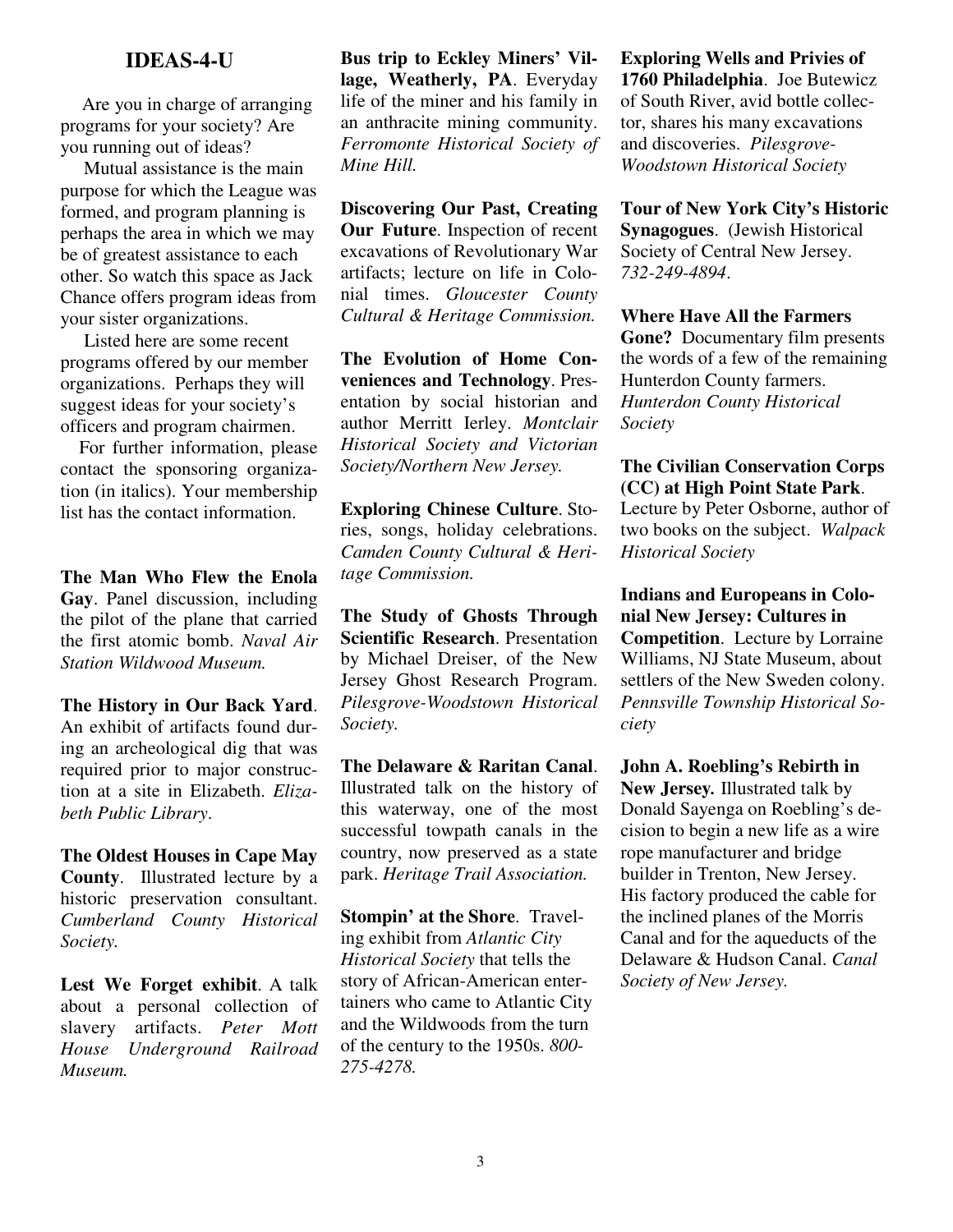# **Historic Resources and Rail Freight in 21st Century New Jersey**

#### *by William T. Fidurski*

Our dedicated local guardians of historic resources that abut and include New Jersey's century-old rail system may want to keep a cautious eye on the sudden resurgence of interest in rail transportation in the state. Seemingly isolated rail projects such as the NJDOT proposal to install additional track at Oak Island Yard and on the Chemical Coast Line and Lehigh Valley Railroad in Union, Essex, Middlesex and Somerset counties; Union County's reactivation of the Staten Island Railway and the Rahway Valley Railway between Staten Island and Summit; and the NJDOT proposal to reactivate the Lackawanna Cutoff between Andover and Scranton, all share a commonality with the rapid increases in marine cargo arrivals at the Port of New York/New Jersey.

With work ongoing to increase the depth of New York Harbor to 13 feet below historic levels, the number of truck containers passing through the port has reached 2.2 million per year, double what it was in 1991. The Port Authority has plans to increase container arrivals to 4.4 million a year by 2010, and redouble that amount by 2040. The sheer magnitude of the increases, along with already unbearable traffic congestion surrounding the port areas, has prompted the Port Authority to try to exploit any conceivable options for rail transport of marine cargo. Diesel lines are particularly targeted, because without any overhead electric lines, double stacking of containers on flatbeds would be more readily accomplished.

Coincidentally, the City of New York is evaluating a number of plans that would involve packing New York City's municipal solid waste into containers that could move by rail or water out of Staten Island. Although the Chemical Coast Line and the Lehigh Valley Railroad are key to Port Authority plans, additional traffic is also planned for the Reading System between Woodbridge and Bound Brook. Both the Lehigh Valley and Reading System pass through Bound Brook and branch through historic Flemington Junction, Pennington, and Hopewell before crossing over the Delaware River. The re-



activation of the Staten Island Railway and the Rahway Valley Railway will connect the container terminal at Howland Hook to the Morris and Essex Division line at Summit, which would provide access to the old freight siding at Millington on the Gladstone Branch and on the main Erie-Lackawanna through Morristown, Dover, and the old Lackawanna Cutoff terminus at Andover. Although the NJDOT is touting the resumption of passenger service to justify reconstruction of the Lackawanna Cutoff, passenger proponents should remember that the straightness of the Lackawanna Cutoff was renowned for its ability to have freight trains maintain a sustained 70 mph on their way to Scranton and Buffalo. Rail connections west of Scranton also reach out to Taylor, Pennsylvania, near a Municipal Solid Waste landfill along the Ransom and Taylor border.

Much of the potential threat to historic resources stems from the archaic design of the state's freight rail system and its origins in the essentially agrarian society of the nineteenth century. Local historians need to be alert to efforts to increase carrying capacity that could result in structural changes that would cause destruction of historic properties and negative impacts to viewsheds. Although garbage cars might be touted as being "sealed," even the best cars must vent odors or burst from the expansion of fermentation gases. The flat topography of central New Jersey has resulted in many track crossings at street level; U.S. Route 22 in Union, St. Georges Avenue at the Linden/ Roselle border, Route 35 in Woodbridge, and South Avenue in Cranford are examples. Freight trains could run on sections of track used by the Raritan Valley line and share commuter track on the Erie-Lackawanna. Aside from the immediate potential for commuter gridlock as freight trains block automobile movements at grade crossings and obstruct passenger trains along shared portions of track, eventual plans to construct overpasses and underpasses could also cause serious encroachment on historic properties. For the present, increases in air pollution and traffic delays can be expected as cars and passenger trains idle when an increasing number of freight trains crowd the tracks.

The Lackawanna Cutoff is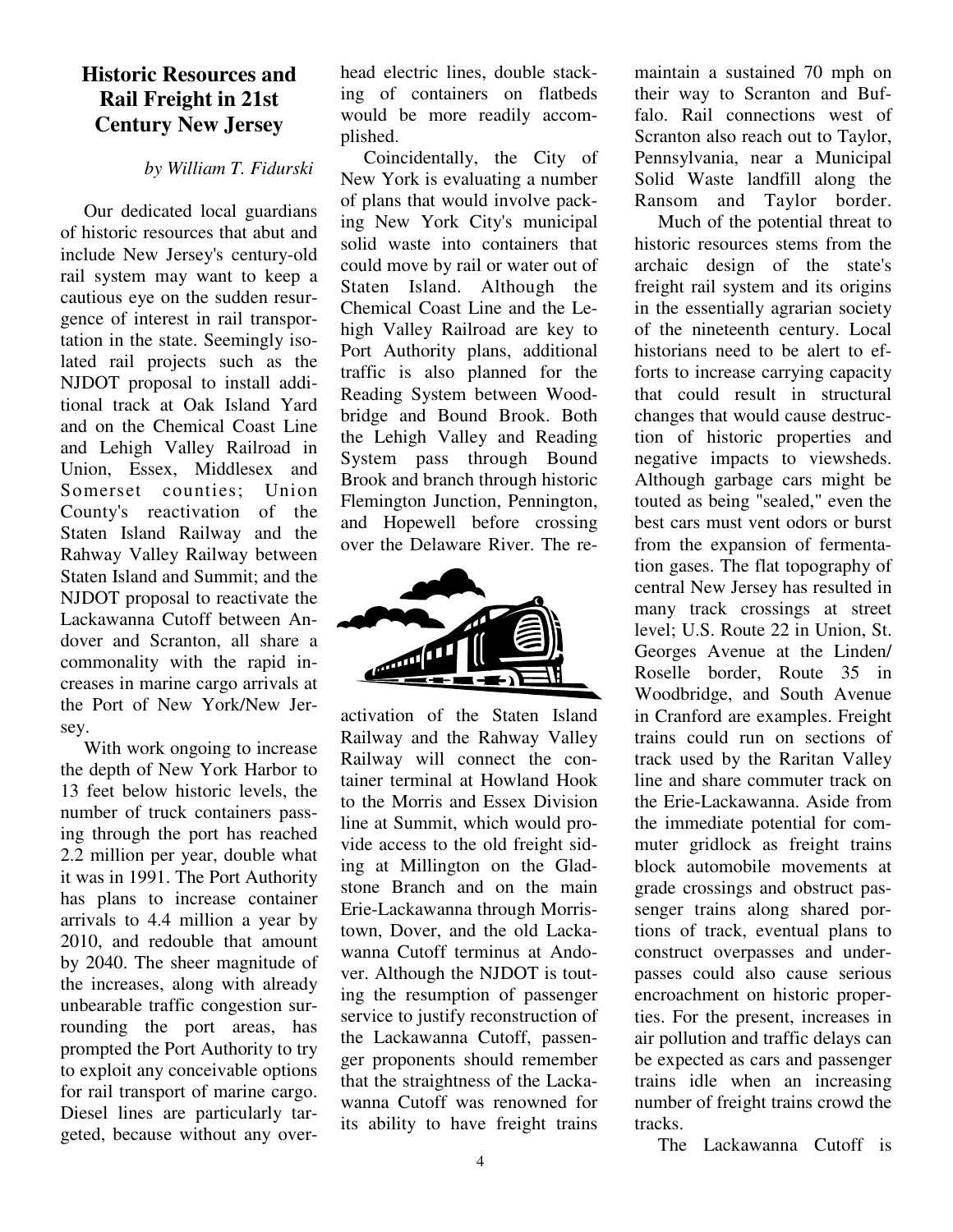

known for its picturesque, poured-concrete overpasses and underpasses and the historic Roseville Tunnel, which could be threatened by increased train weight or double-stacked containers.

All of these circumstances only illustrate the need for careful scrutiny of any rail proposals and all possible impacts in the long term. If any historic resources along train routes do not already have historic registry, local historical societies may want to ascertain eligibility for historic registry or, preferably, sponsor nominations for historic registry. Concerns over historic properties should be immediately conveyed to state legislators and the State Historic Preservation Office (SHPO) at the NJDEP. If a registered property is threatened by a project that has no federal involvement, the SHPO can be contacted to request a hearing and Interested Party status under N.J.A.C. 7:4-7.2. Historic properties that may be threatened by projects funded by the state may fall within the scope of Environmental Assessment or Environmental Impact Statement (EIS) that may be required under Governor Tom Kean's Executive Order #215. Federal involvement in projects affecting registered his-

toric resources or those eligible for registry would prompt a federallymandated Environmental Impact Statement. Local historians should participate in the hearing process under Section 106 of the National Historical Preservation Act of 1966 by commenting on any proposals and by obtaining Consulting Party and Signatory status to any applicable Memorandum of Agreement in accordance with 36 C.F.R. 800. Although the Port Authority of NY/NJ is presently limiting public outreach to port communities, the port expansion will have statewide rail impacts that need to be addressed through local hearings at rural and suburban levels. Anyone interested in commenting on the scope of the planned Environmental Impact Statement for the port expansion can log on to www.cpiponline.org and www.

#### cpipeis.com.

Unfortunately, the port expansion plans generally reflect a desire of the Port Authority to control as much distribution of marine cargo as possible throughout the Northeast, as far as Chicago, Montreal and Virginia. In the process, the Port Authority intends to push as much cargo as possible through one of the most congested states in the nation, whether or not the necessary road and rail infrastructure will ever exist. As a state, we need to consider whether there is sufficient infrastructure to support expansion plans and whether all the goods need to pass through New Jersey. Perhaps there is a need to use other port facilities, like a new, alternative deepwater port in Baltimore, Halifax, or any of dozens of ports along a Great Lakes/St. Lawrence Seaway system, which is currently in dire need of developing increased capacity. Inadequate long term planning and insufficient infrastructure will only

create desperate conditions that will ultimately result in destruction of natural and historic resources as the paths of least resistance.

*The author is a former civilian military analyst, former AFL-CIO local president, and retired federal agent, who presently serves as a Trustee and Regulatory Advisor to the League of Historical Societies of New Jersey and Chairman of the Clark Environmental Commission.*



# **League Publication Awards**

The League will review and recognize historically related publications (from member societies) that meet award criteria set by the League Awards Committee for books, pamphlets, newsletters, journals, and calendars. (The committee will meet early this year to formulate the criteria.)

Please submit material published in 2003 to The League of Historical Societies of New Jersey, PO Box 909, Madison, NJ 07940.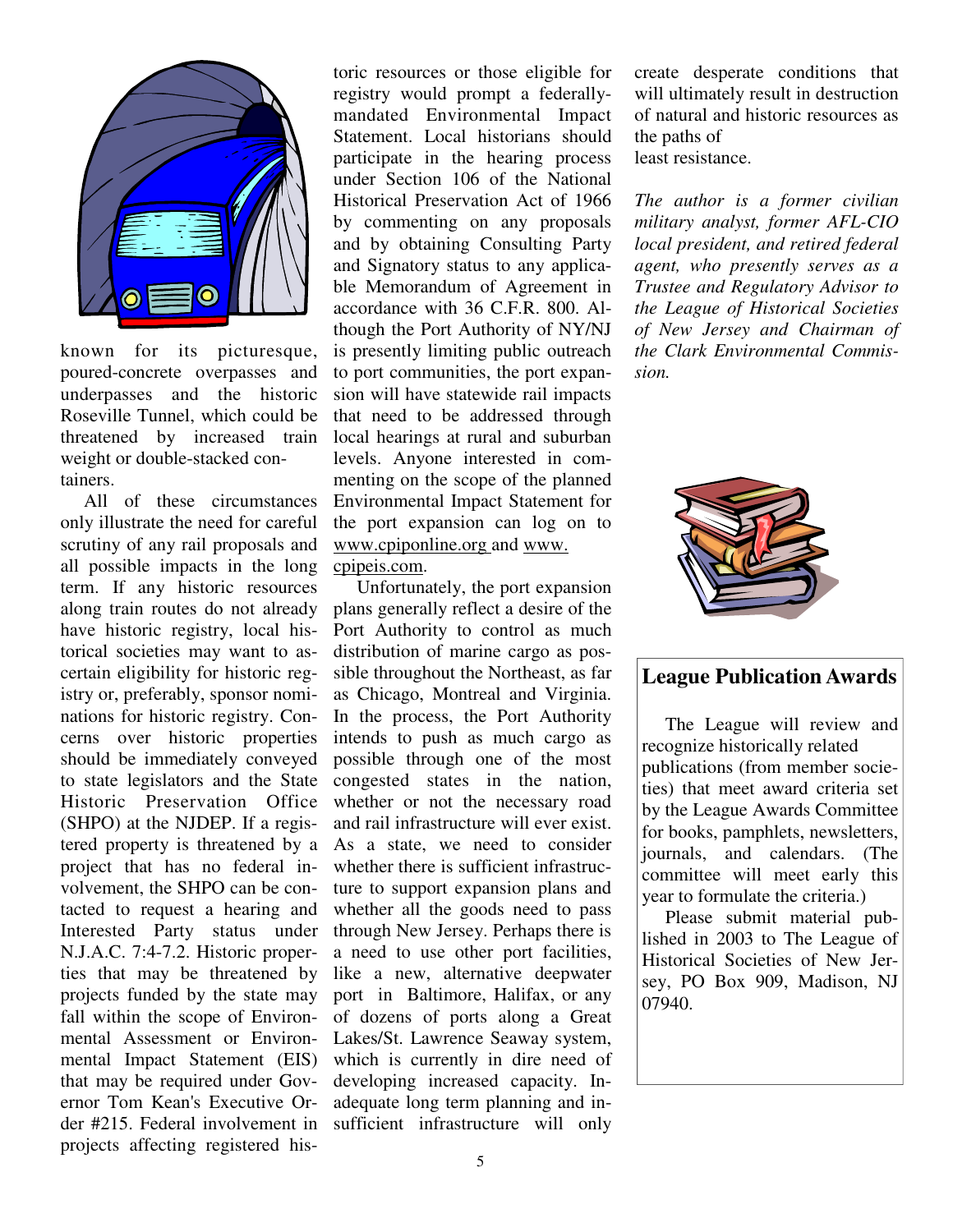# **ADVOCATES FOR NEW JERSEY HISTORY**

Dear Colleagues:

Another step that the History Advocates have taken to prepare for the coming budget battle is the creation of county chapters. To this end, we have appointed a History County Coordinator for each of New Jersey's 21 counties.

These County Coordinators have taken on the major tasks of improving our outreach to our grass roots constituency and of fostering better contacts between legislators and the History supporters in their counties.

## **THESE COUNTY COORDI-NATORS NEED YOUR HELP TO STAY CURRENT ON EVENTS IN YOUR COUNTY.**

If you can offer your time and energy to helping build your county chapter, please contact your History County Coordinator listed below:

#### Atlantic County

Cynthia Mason-Purdie Atlantic County Office of Cultural & Heritage Affairs 40 Faragut Avenue Mays Landing, NJ 08330 (wk) 609-625-2776, ext. 631 (fax) 609-625-8143 cmasonpurdie@acmail.aclink.org

# Bergen County

Maggie Harrer Water Works Conservancy PO Box 714 Oradell, NJ 07649 (wk) 201-967-0133 (fax) 201-967-7517 magpie91@aol.com

**Burlington County** Douglas Winterich Burlington County Historical Soc. 457 High Street Burlington, NJ 08016-414 (wk) 609-386-4773 (fax) 609-386-4828 bchsnjed@earthlink.net

Camden County Rhonda Carboni Alice Paul Centennial Foundation PO Box 1376 Mt. Laurel, NJ 08054 (wk) 856-231-1885 (fax) 856-231-4223 rcarboni@alicepaul.org

Cape May County Paul Anselm Ocean City Historical Society 1735 Simpson Avenue Ocean City, NJ 08226 (wk) 609-399-1801 fireanalys@aol.com

Cumberland County Pamela Griner Weintraub Cumberland County Cultural & Heritage Commission 800 East Commerce Street Bridgeton, NJ 08302 (wk) 856-453-2177 (fax) 856-453-9138 pamgr@co.cumberland.nj.us

Essex County Sally Yerkovich New Jersey Historical Society 52 Park Place Newark, NJ 07102-4302 (wk) 973-596-8500 (fax) 973-596-6957 sy@pipeline.com

Gloucester County Diane Robinson Gloucester County Cultural & Heritage Commission PO Box 337 Woodbury, NJ 08096

(wk) 856-384-6889 (fax) 856-384-0207 drobinso@co.gloucester.nj.us

Hudson County Marion Grzesiak Jersey City Museum 350 Montgomery Jersey City, NJ 07302 (wk) 201-413-0303 (fax) 201-413-9922 mgrzesiak@jerserycitymuseum.org

Hunterdon County Stephanie Stevens Hunterdon County Cultural & Heritage Commission 3 Chorister Place, PO Box 2900, Flemington, NJ 08822-2900 (wk) 908-788-1256 (fax) 908-534-4395 toad@blast.net

#### Mercer County

Gail Stern Historical Society of Princeton 158 Nassau Street Princeton, NJ 08542-7077 (wk) 609-921-6748 (fax) 609-921-6939 gailfstern@aol.com

#### Middlesex County

Isha Vyas Middlesex County Cultural & Heritage Commission 703 Jersey Avenue New Brunswick, NJ 08901-3605 (wk) 732-745-4489 (fax) 732-745-4524 isha.vyas@co.middlesex.nj.us

Monmouth County Lee Ellen Griffith Monmouth Cty Historical Assn. 70 Court Street Freehold, NJ 07728 (wk) 732-462-1466 (fax) 732-462-8346 legriffith@monmouth.com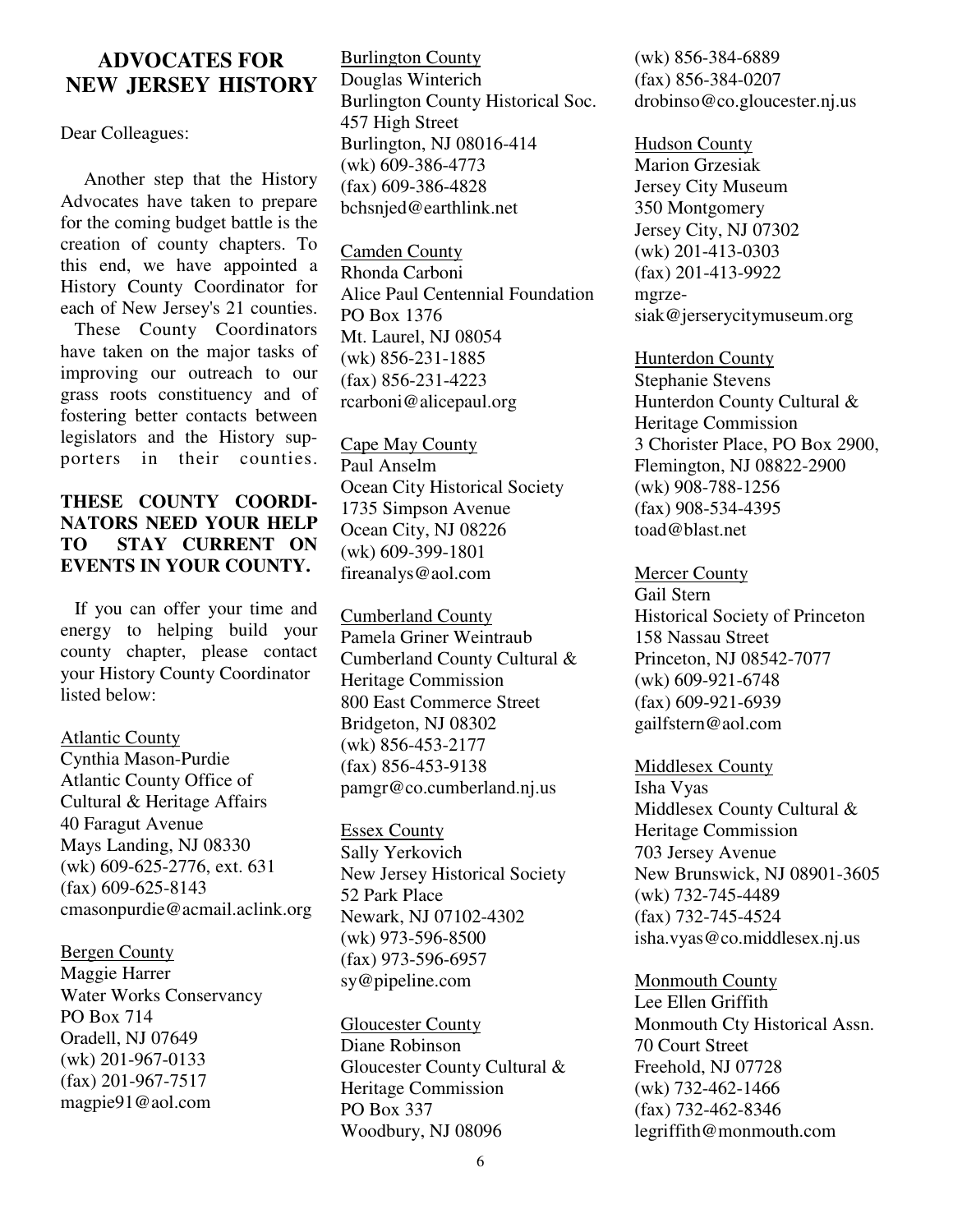Morris County Bonnie-Lynn Nadzeika Morris County Historical Society 68 Morris Avenue Morristown, NJ 07960 (wk) 973-267-3465 (fax) 973-267-8773 acornhall@juno.com

Ocean County Barbara Rivolta Ocean County Historical Society 26 Hadley Ave., PO Box 2191, Toms River, NJ 08754-2191 (wk) 732-341-1880 (fax) 732-341-1880 Barbara.rivolta@verizon.net

#### Passaic County

Angelica Santomauro American Labor Museum/Botto House 83 Norwood Street Haledon, NJ 07508 (wk) 973-595-7953 (fax) 973-595-7291 labormuseum@aol.com

Salem County David Young Salem County Historical Society 79-83 Market Street Salem, NJ 08079 (wk) 856-935-5004 (fax) 856-935-0728 schs@snip.net

Somerset County Pat McGarry Somerset County Cultural and Heritage Commission PO Box 3000 Somerville, NJ 08876 (wk) 908-203-6020 (fax) 908-707-1748 culturalheritage@co.somerset.nj.us

Sussex County Dorothy Hartman PO Box 1316 Montague, NJ 07827 (wk) 973-293-3684 histrygirl@pikeonline.net Union County Susan Coen Union Cty Cultural & Heritage 633 Pearl Street Elizabeth, NJ 07202 (wk) 908-558-2550 (fax) 908-352-3513; scoen@ucnj.org

Warren County Susan Morgan Warren Cty Cultural & Heritage 8 Belvidere Avenue Oxford, NJ 07863 (wk) 908-453-4381 (fax) 908-453-4981 msusan@nac.net

Thank you for your support.

Sincerely yours, B. Michael Zuckerman, Ph.D. Vice President



#### **METLAR/BODINE HOUSE FIRE**

On Thursday, July 17, 2003, a fire of unknown origin caused extensive damage to the Metlar/Bodine House on River Road in Piscataway. The 1870s section of the house was seriously burned, and the 1840s section suffered water and smoke damage. Thankfully the circa 1728 Bodine section seems to be in decent shape.

The fire was fierce and fast, but it did not reduce the museum to ashes. The 2½-story colonial was not gutted, but the interior portions that did not burn sustained damage from water and heat. The outside of the structure is in better shape, singed, but still standing and relatively intact. Enormous thanks go out to the many fire departments and firefighters who saved the museum from an awful and complete demise.

Housed at the Metlar/Bodine House, and especially prized by regional historians, was a collection of documents and artifacts rich in local history. The museum's mission, to celebrate the area's vibrant past and the development of the Raritan River Valley from prehistoric time to the present using transportation as the connecting theme, is evident in the collection's title, "From Indian Trail to Interstate." The structure itself typifies the socioeconomic mores of the American experience and the collection provides a microcosm of impacts attributed to modes of travel on American history.

Included in the collection, and happily surviving the fire, are archives of 1820s slavery and a physician's ledger that recorded medical care of area farmers and their families between 1824 and 1839. Nevertheless,

(continued on page eleven)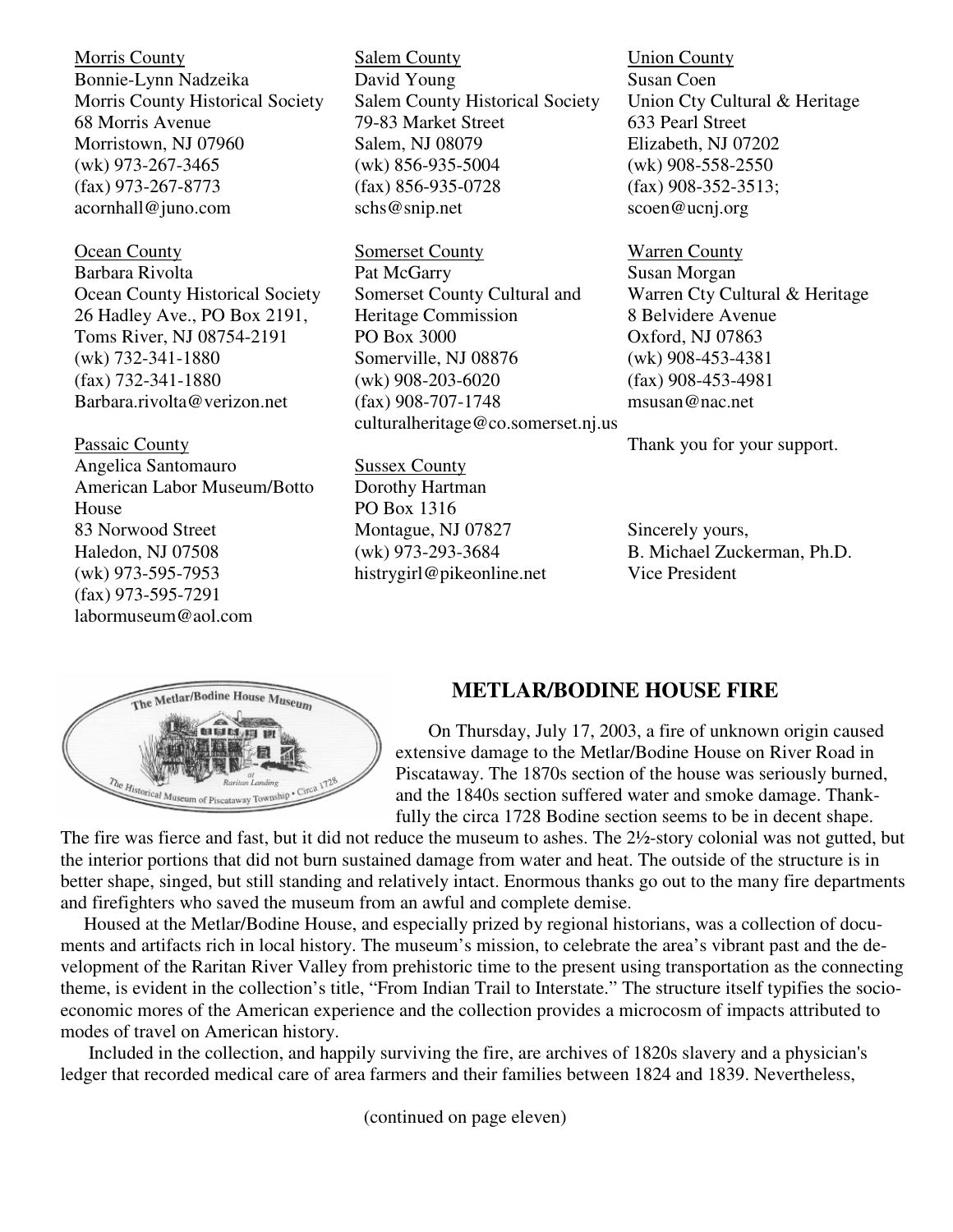# **Get Your Event Publicized in the** *Star-Ledger* **Calendars**



The *Star-Ledger* has implemented a new system for compiling its calendars. To notify the paper about upcoming events, please use one of the options below to send your press releases. **Emails are preferred**, but please do not send your text in an attachment.

EMAIL: event@starledger.com SNAIL MAIL: Listings Desk, The Star-Ledger, 1 Star-Ledger Plaza, Newark, NJ 07102-1200 FAX: Our new fax number for event listings is (973) 274-8550.

As always, two weeks' advance notice is requested to meet our publication deadlines.

The following information is essential: the type of event, time, date, location (venue and full street address), admission cost (if any), registration deadlines, a phone number for publication, and a name and phone number for contact purposes. Sorry, but calendar items cannot be taken by phone.

Questions? Call the *Star-Ledger* at 973-392-1500.

## **New Jersey Historic Trust** (continued from page one)

fulfill a history or humanities mission through active programs and services, have been in operation for a minimum of four years, are tax-exempt, and demonstrate financial and budgetary oversight to the standards set by the Cultural Trust. (Potential applicants that have not been pre-qualified should contact the Cultural Trust at 609-984-6767.) Applications are due **February 17, 2004**. Applications and guidelines are available on the New Jersey Historic Trust's Web site at http://www.njht.org/cultural-trust. To request an application by mail, call 609-984-0473 or email: njht@dca.state.nj.us.

Created by the State Legislature, the New Jersey Historic Trust is a nonprofit historic preservation organization affiliated with the Department of Community Affairs. Governed by a 15-member Board of Trustees, the Trust promotes the preservation of New Jersey's historic resources by encouraging cooperative efforts between public and private agencies, providing financial assistance and accepting easements on historic properties.

# **Save the Date: History Issues Convention**

The 11<sup>th</sup> annual History Issues Convention will be held on Wednesday, March 31 at the Trenton War Memorial. The theme will be "Building Alliances," with a goal of exploring how the history community can work together with other public interest groups such as the arts, tourism, recreation, teachers, and libraries.

The keynote speaker will be Dr. Bruce Craig, director of the National Coalition for History, a Washington DC organization that represents the historical and archival community on Capitol Hill. Dr. Craig publishes the Washington Update, a respected monthly newsletter on national history issues. His keynote address will be *Building a History Alliance: Lessons From the Past, Opportunities for the Future."*

The event will also feature two panel discussions: (1) representatives from the NJ Recreation and Parks Association, the NJ Library Association, the NJ Council for History Education, the NJ Travel Industry Association, ArtPride, and the League of NJ Municipalities; (2) elected officials, including municipal and county officers and members of the state legislature. Workshops on history education and heritage tourism will follow the award luncheon. The registration fee of \$30 covers all events along with a continental breakfast and lunch. To obtain a registration brochure, call the New Jersey Historical Commission at 609-984-3458. Copies of the brochure are also available on the NJHC website, www.newjerseyhistory.org.

The convention is sponsored by the New Jersey Historical Commission and the Advocates for New Jersey History, and cosponsored by historical societies, museums, and history organizations around the state.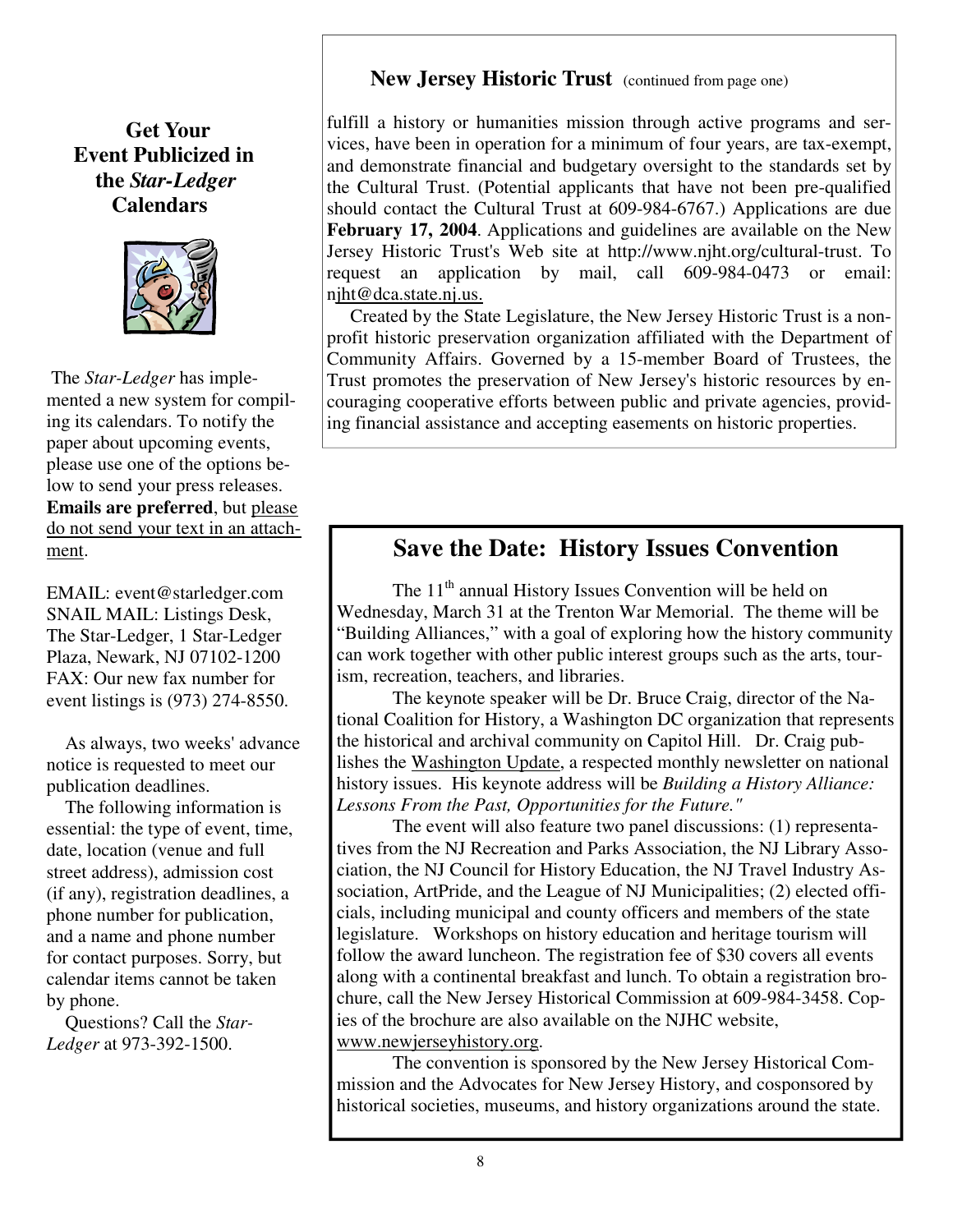# **New Jersey Historical Commission Offers a Variety of Grants**

The New Jersey Historical Commission (NJHC) offers a variety of grants as well as prizes and a free archival evaluation service, the Caucus Archival Projects Evaluation Service, or CAPES. The grants and prizes program is described in two separate booklets:

#### **GENERAL OPERATING SUPPORT**

#### **PROJECTS/MINIGRANTS/ PRIZES/CAPES**

The FY 2005 editions of these two booklets are now available. You can obtain copies by contacting Ms. Diane Dillon at the Historical Commission by phone 609-984-3458 or by email: diane.dillon@sos.state.nj.us. You can also inspect the booklets by visiting our website: www.newjerseyhistory.org. Click on "Grants and Prizes."

General Operating Support: Grants: General assistance to historical organizations, museums, historic sites, archives, libraries, and similar organizations. To qualify for assistance, organizations must have collections or programming relating to the history of New Jersey. Applicants must notify the Historical Commission of their intent to apply for General Operating Support by **March 3, 2004**. The deadline for applications is April 1, 2004. Applications must be received in the NJHC office by that date. Notification will be made in July 2004.

Organizations with budgets under \$30,000 can apply for up to \$10,000 (minimum request \$5,000). Organizations with budgets of \$30,000 or more can apply for up to 33 percent of their non-state operating income.

Project Grants: Funding for expenses of specific projects relating to New Jersey history. Eligible categories include conservation of historical materials (books, manuscripts, costumes, historical visuals); editorial and publication projects; educational initiatives; exhibitions; media (films, radio, videotape, digital media); public programs; and research (including archaeological projects, fellowships, oral history, and National and New Jersey registers of historic places nominations). The deadline is **September 15, 2004** (application must be received in the NJHC office by that date). Applicants can apply for grants from \$3,000 to \$20,000. Notification will be made in November 2004.

Minigrants: Support for the expenses of smaller versions of the type of activities listed under Projects. Applicants may request support for planning (long-term, interpretive, strategic), but they may not use minigrant funds for other types of operating support. There is **no deadline**, as applications are reviewed bimonthly. Applicants can apply for funding up to \$3,000. Notification is within six weeks of review.

#### Caucus Archival Projects Evaluation Service

(CAPES):Professional assessment by consultants of the New Jersey Caucus of the Mid-Atlantic Re-

gional Archives Conference of historical collections (paper items) held by New Jersey archives, libraries, historical societies, and other agencies. There is **no deadline**; submit form when convenient.

#### **PRIZES**

Mildred Barry Garvin Prize: \$1,000 award to a New Jersey teacher, guidance counselor, or school librarian for outstanding teaching of black American history or related activity, K-12. Contact Giles Wright at the Commission. For information or a nomination form, call 609-984- 3464 or email giles.wright@sos.state.nj.us. The deadline is **October 1, 2004** and notification will be made in January 2005.

Richard P. McCormick Prize: Award of \$1,000 to an author of outstanding doctoral dissertation on any topic on New Jersey history. The deadline is **January 2, 2005** and notification will be made in September 2005.

Alfred E. Driscoll Prize: Award of \$1,000 to an author of outstanding doctoral dissertation on any topic on New Jersey history. The deadline is **January 2, 2006** and notification will be made in September 2006.

For more information, contact the Grants Office, New Jersey Historical Commission, Mary R. Murrin, Director, Grants Program; 609-984-0954 or email mary.murrin@sos.state.nj.us. Or visit us on the web at www.newjerseyhistory.org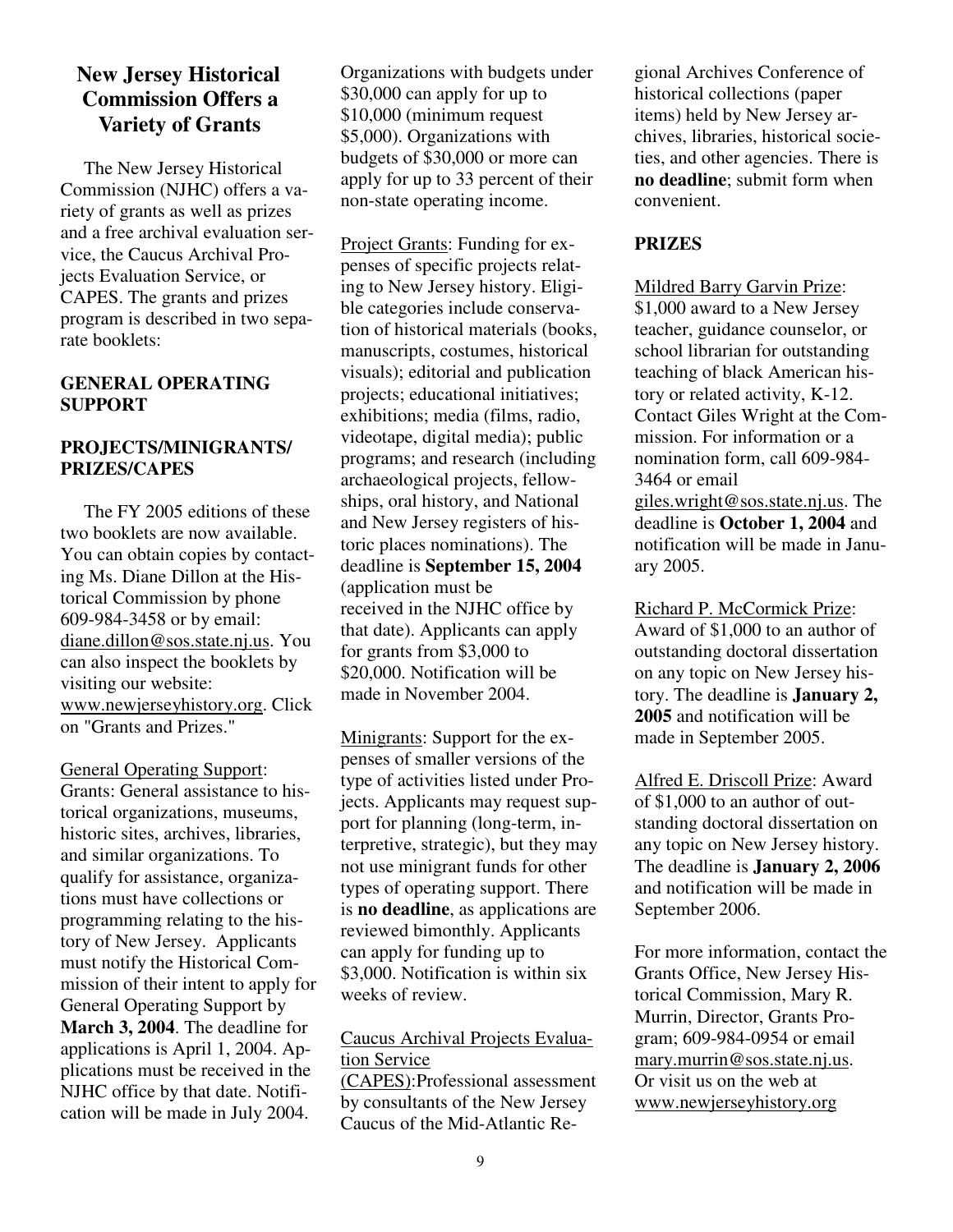# **Howard Wiseman In Memoriam**

Howard Wiseman played an important role in the civic life of New Jersey for more than half a century. He was the kind of citizen who gives meaning to the idea of democracy by taking a vigorous part in community affairs. I am not sure anyone really knows how many organizations Howard served in one capacity or another, but I must speak of two that I am familiar with.

When I arrived at the New Jersey Historical Society as Librarian in 1961, Howard had already been its first professional Museum Curator for nine years--a position in which he would serve until 1979. This most venerable of our historical bodies had long been known as a more or less exclusive private club of New Jersey's prominent old families--until the 1950s, when a small band of professionals began its transformation into a modern public institution serving the larger society that had evolved in the preceding century. Howard--a proud descendant of those early families- was one of those professionals who had the breadth of vision and the skill to make the New Jersey Historical Society the institution it is today. That public service alone, which he performed for nearly three decades, is enough to establish his reputation.

After I left the Society's staff to go on to the State Library, Howard and I remained colleagues at a distance, from time to time seeing each other at various events. It was impossible to avoid him, since he seemed to be involved in dozens of historical, museum, genealogical, and hereditary organizations in New Jersey. He served on the board of the League of Historical Societies of New Jersey and for some twenty years administered the popular awards program that did so much to give the diverse historical societies of the state a sense of being part of a common cause. When I got involved in the League's activities, we once again became close colleagues and remained so for the past decade. It was always a tonic just to be with him.

Yes, this was a man who served his community, his state, and his nation in the best way he knew how--as a bearer and preserver of traditions and knowledge, as an organizer of people, as an educator. This was a public citizen.

We were not part of each other's private life, but it was not difficult to see what kind of personality Howard had. There was absolutely nothing aggressive, frenetic or flamboyant about him--with the notable exception of those bright red vests, which seemed so unusual for such a quiet fellow. Howard had the innate modesty of the self-respecting man thoroughly at home in his world--even a world that had changed so drastically since he was a child. Everything he did he did with quiet authority, with apparent ease, and with kindness.

I don't think any of us ever saw him express anger, or raise his voice, or even scowl. If someone's behavior or some event appeared cruel or stupid to him, the most you would get from Howard was raised eyebrows and a slightly disdainful smile.

When I came to the Society in the early 1960s I was an outsider and needed a friend. Howard became that friend, and he provided a gentle guidance that helped me to gain confidence. I doubt that he ever consciously decided that he liked me and that I needed a helping hand. It was simply his natural way of behaving toward people, and I think he must have done that for a great many people.

And so I am left with the memory of a very decent gentleman of breeding, education and culture, a man to whom good manners came naturally, and a man of tolerance and understanding for people of social backgrounds very different from his own. This man journeyed through a life of seventy-five years shedding light and doing good to everyone he met along the way. This memory will endure for me, as will the fruits of his labor.

We all have to say goodbye to each other some day. It is a comfort to believe that in some way we will one day meet again. But I do not think I will ever again meet anyone like our friend Howard Wiseman.

> Bernard Bush December 13, 2003

# **DUES RENEWAL**

Have you renewed your membership in the League for 2004? If not, we ask that you please do so. We want to be sure that your group's information is properly recorded for the League Directory, due out in March.

We thank the 137 organizations that have already renewed. The three newest members are:

The James Caldwell Memorial Foundation Soldiers-at-Rest, Civil War League of Historical Societies of West Essex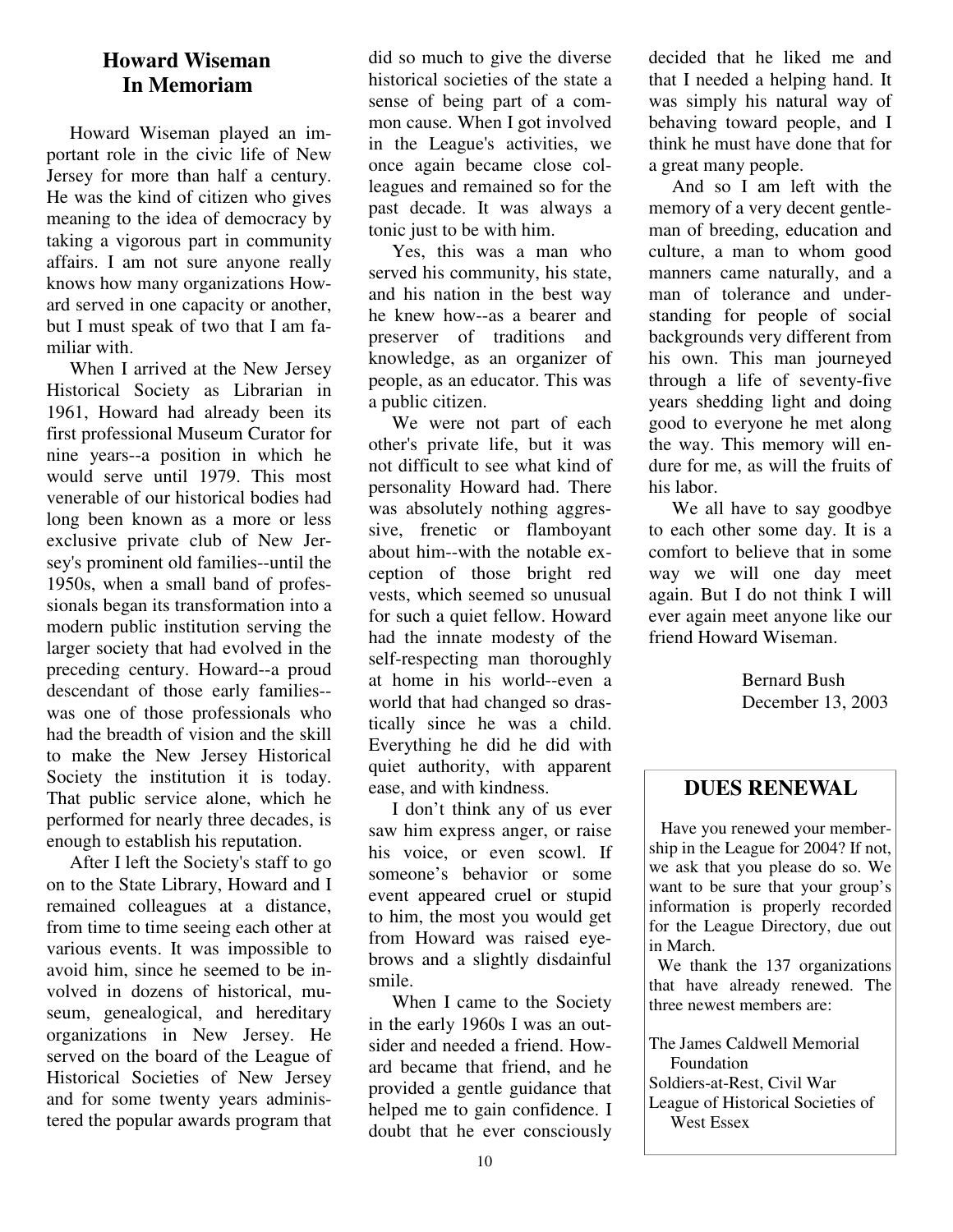#### **METLAR/BODINE HOUSE FIRE** (continued from page seven)

50% of the archives were destroyed. "We've lost at least 100 years of history," said June Sadlowski, director of the museum. "We lost artwork. We lost photography."

In the post-fire recovery effort, museum employees combed the wreckage for salvageable antiques. One artifact that survived is the robe worn by Justice Charles Parker during the scandalous Hall-Mills murder trial of the 1920s. If you would be interested in helping the effort to restore the home, please email jpeach@rci.rutgers.edu. Donations can be sent to The Fellowship for Metlar House, PO Box 141, Piscataway, NJ 08855.

On July 4th, during last year's Road to Monmouth celebration, colonial troops returned to their Piscataway camp in the evening as the Metlar-Bodine House hosted a "Colonial Punch Party" to raise funds for the installation of the Ross Hall Wall. Ross Hall was General Washington's headquarters at Raritan Landing, Piscataway, during his stay in 1778. Although the house was demolished in the late 1950s, a beautifully crafted parlor, complete with paneled walls and corner display cabinets, was saved and exhibited for many years at the New Jersey Historical Society in Newark. The parlor, now stored at Rutgers University, was returned to Piscataway and will become a major exhibit at the Metlar-Bodine House in the near future.

In 1728 Peter Bodine, a wharf and storehouse owner, built the two-story house in Raritan Landing, just west of New Brunswick. It is one of two remaining homes from that Colonial port community that thrived from the 1730s to the 1830s. Over the years, later owners made changes that reflected 19th century New Brunswick, by then an industrial port on both the Raritan River and the Delaware and Raritan Canal. Metlar/Bodine house is on both the national and state historic registers.

In 1977 the state of New Jersey purchased the property for a new bridge and interchange project spanning the Raritan River. Concerned citizens came to the rescue of the house, which was certainly going to be destroyed. It is now owned by the New Jersey Department of Transportation and is well cared for by the Township of Piscataway and the non-profit organization, the Fellowship for Metlar House.

As a result of the fire, the Board of Trustees of the League has had to find new places to meet. In August, the meeting was held at the Henry Guest House, an 18th-century dwelling owned by the New Brunswick Public Library. In November, the Board met at the Runyon House in East Jersey Olde Towne, about a mile west of the Metlar House on River Road in Piscataway. These moves are considered temporary, although the damage to the

# MAP TO THE LEAGUE MEETING, HADDON HEIGHTS FIRST UNITED METHODIST CHURCH,  $7^{\rm TH}$  & GREEN STREETS, HADDON HEIGHTS